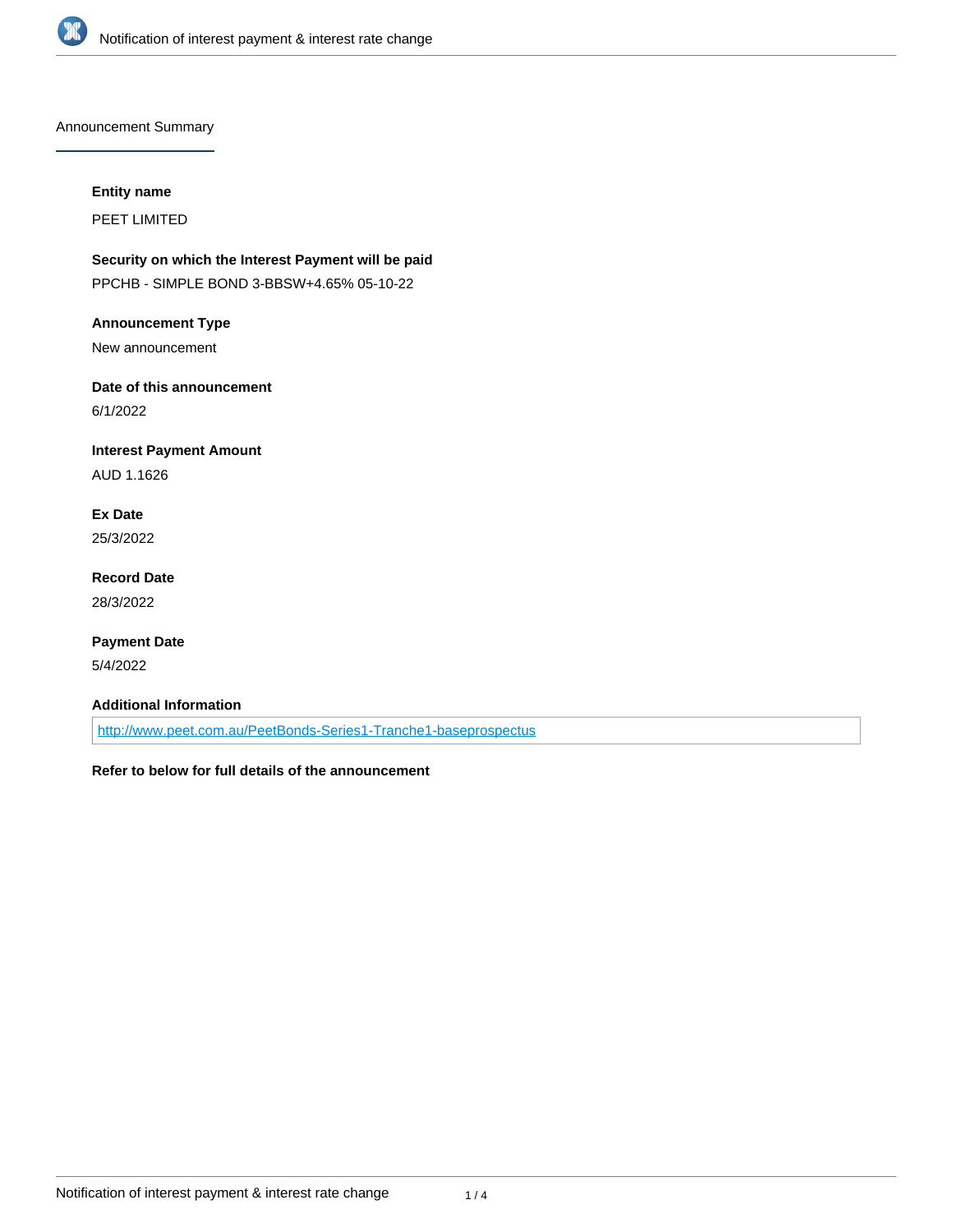

Announcement Details

Part 1 - Entity and announcement details

#### **1.1 Name of +Entity**

PEET LIMITED

**1.2 Registered Number Type** ABN

**Registration Number**

56008665834

# **1.3 ASX issuer code**

PPC

#### **1.4 The announcement is** New announcement

**1.5 Date of this announcement**

6/1/2022

**1.6 ASX +Security Code for Interest Payment** PPCHB

**ASX +Security Description** SIMPLE BOND 3-BBSW+4.65% 05-10-22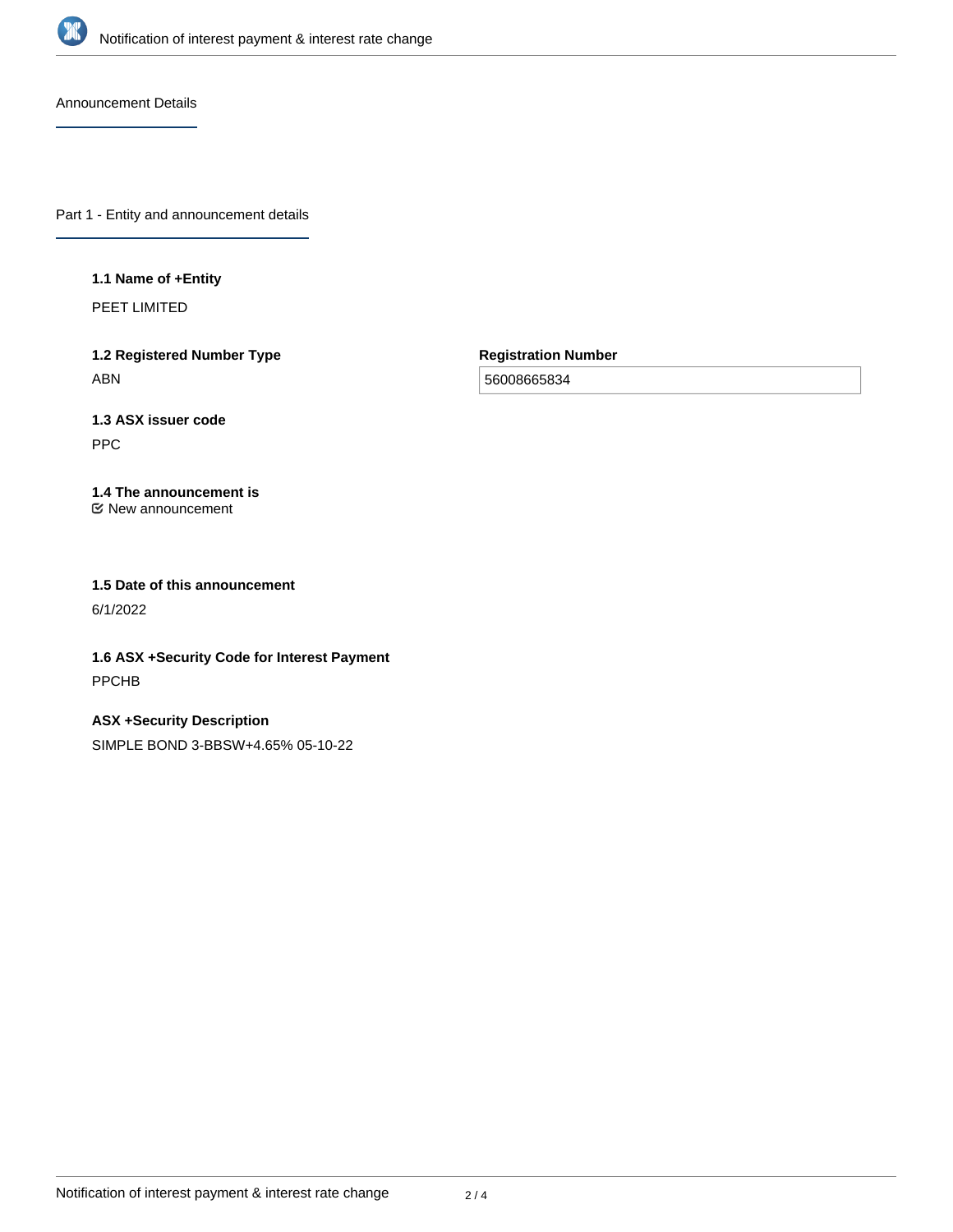

Part 2A - Interest period dates and interest payment details

| 2A.1 Payment date                                                           | 2A.2+Record Date                                                                           |
|-----------------------------------------------------------------------------|--------------------------------------------------------------------------------------------|
| 5/4/2022                                                                    | 28/3/2022                                                                                  |
| 2A.3 Ex-Date                                                                | 2A.4 First day of payment period                                                           |
| 25/3/2022                                                                   | 5/1/2022                                                                                   |
| 2A.5 Last day of payment period                                             | 2A.6 Number of days in the payment period                                                  |
| 4/4/2022                                                                    | 90                                                                                         |
| 2A.7 Interest rate expressed as a per annum rate<br>4.715000 %              | 2A.8 Interest rate pro-rated for the number of days in the<br>payment period<br>1.162600 % |
| 2A.9 Currency in which the interest payment is made<br>("primary currency") |                                                                                            |

AUD - Australian Dollar

#### **2A.10 Interest payment amount per +security**

AUD 1.16260000

#### **2A.10(i) Comment on how the interest payment amount per security is calculated**

Interest = Interest Rate x Face Value x Day Count Fraction

**2A.11 Are any of the below approvals required for the interest payment before business day 0 of the timetable?**

- **•** Security holder approval
- **Court approval**
- **Lodgement of court order with +ASIC**
- **ACCC approval**
- **FIRB approval**
- **Another approval/condition external to the entity required before business day 0 of the timetable for the interest payment.**

No

**2A.12 Is the interest payment franked?** No

**2A.13 Is the interest payment payable in the form of +securities rather than cash?** No

**2A.14 Does the entity have arrangements relating to currency in which the interest payment is paid to security holders that it wishes to disclose to the market?** No

**2A.15 Is there a principal amount payment component payable?** No